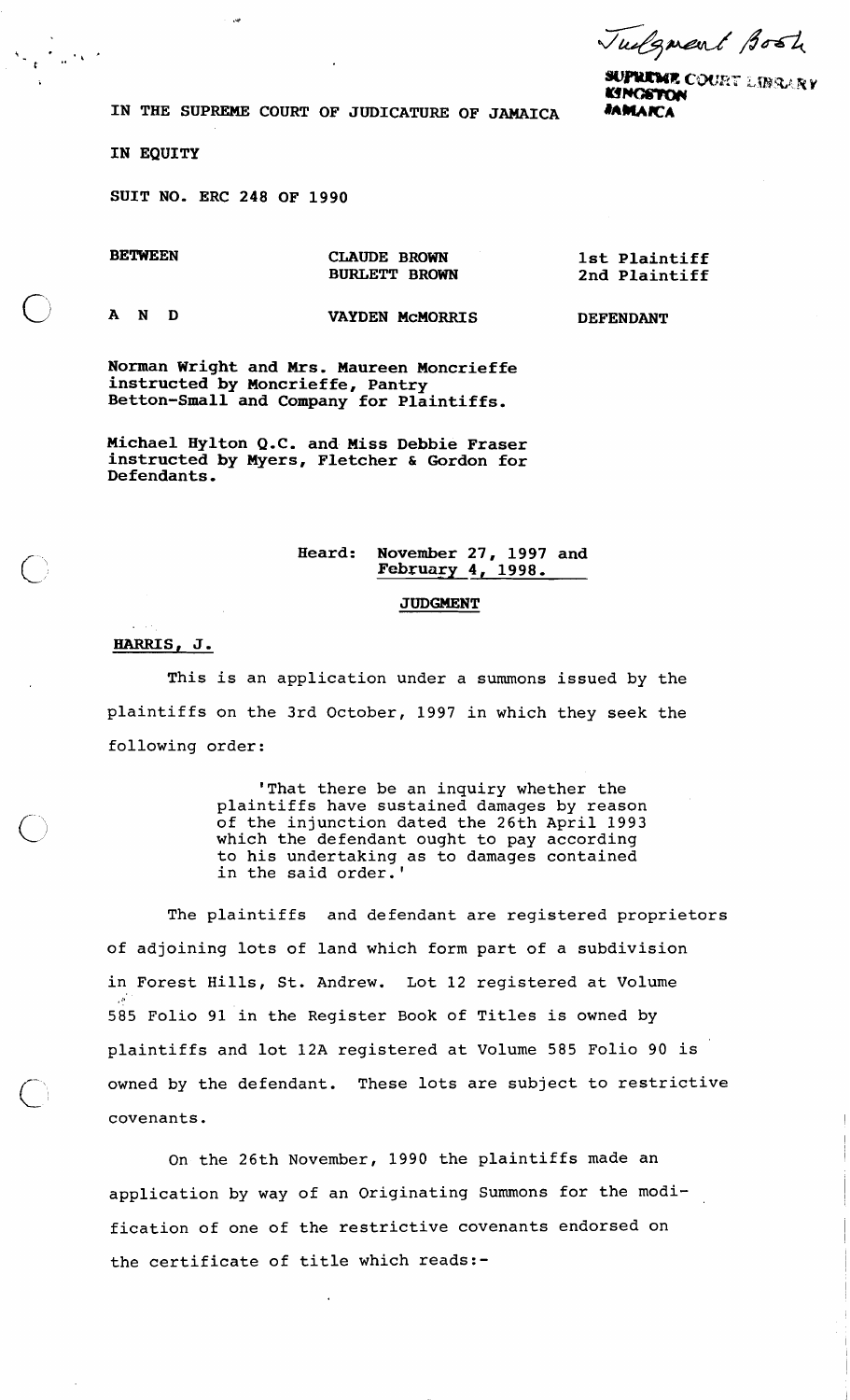"There shall be no subdivision of the land. "

On 8th March 1991 they obtained an order of modification of the covenant, granting subdivision of their land into two lots. They commenced construction of a second dwelling in or about April 1992 as they had also obtained building approval from the relevant authority. On 22nd October 1992 the order of the court of 8th March 1991 was set aside due to an error in service of the notice of the proposed modification and the defendant was granted leave to file objection. After filing his objection the defendant sought and obtained an interlocutory injunction restraining the plaintiff from continuing the construction of the building until trial. The summons was dismissed by an order of the 29th July 1994. An appeal which followed that order was allowed on the 20th December 1995.

In deciding whether an inquiry as to damages ought to be ordered, two principal questions emerge. The first is whether the injunction had been wrongly granted. The second is whether there has been such delay on the part of the plaintiffs which ought to preclude them from proceeding to an inquiry if it is found that the injunction should not have been granted.

The issue as to whether the injunction had been wrongly granted will first be addressed. A court will not make an order for an inquiry for damages pursuant to an undertaking on the grant of an injunction unless the plaintiff fails on the merits. It must be shown that the injunction ought not to have been granted.

In support of the foregoing proposition Cotton LJ, in **Griffith v Blake 1884 27 Ch 474, at p. 474** stated:-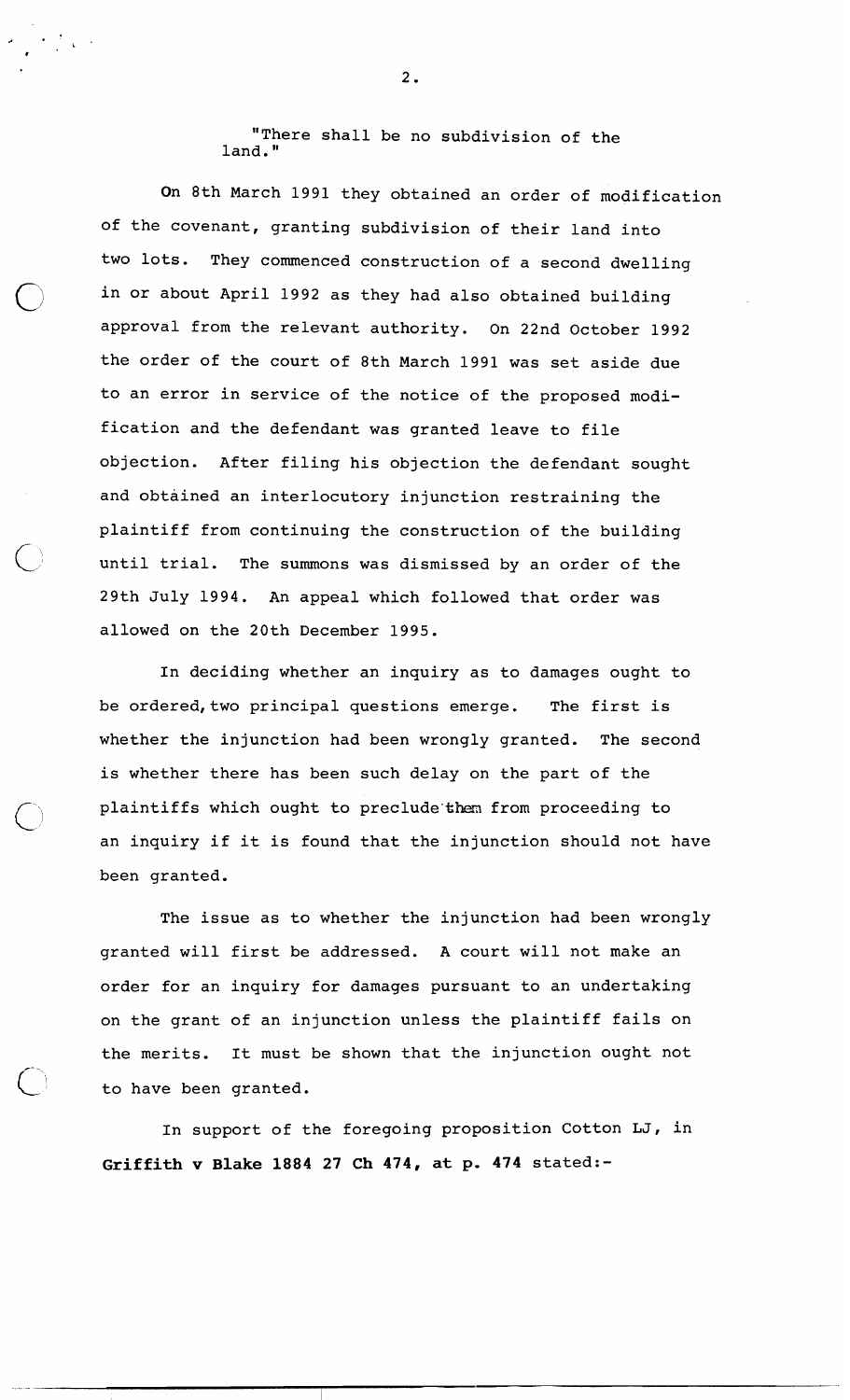**'I.... the rule is, that whenever the undertaking is given, and the plaintiff ultimately fails on the merits, an inquiry as to damages will be granted unless there are special circumstances to the contrary."** 

In **Newby v Harrison 1861 3 De G.F and J at page 290 Turner L J** declared:-

 $\bigcap$ 

 $\label{eq:2.1} \frac{d\mathbf{r}}{d\mathbf{r}} = \frac{1}{2} \left( \frac{\partial \mathbf{r}}{\partial \mathbf{r}} \right) \mathbf{r} \quad \text{and} \quad \mathbf{r} = \frac{1}{2} \left( \frac{\partial \mathbf{r}}{\partial \mathbf{r}} \right) \mathbf{r} \quad \text{and} \quad \mathbf{r} = \frac{1}{2} \left( \frac{\partial \mathbf{r}}{\partial \mathbf{r}} \right) \mathbf{r} \quad \text{and} \quad \mathbf{r} = \frac{1}{2} \left( \frac{\partial \mathbf{r}}{\partial \mathbf{r}} \right) \math$ 

**"The true principle appears to me to be this, that a party who gives an undertaking of this nature puts himself under the power of the court, not merely in the suit but absolutely; that the undertaking that he will be liable for any damages which the opposite party may have sustained, in case the court shall ultimately be of the opinion that the order ought not to have been made."** 

Then in **Ushers Brewery v King and Company 1972 21 Ch. 148 at page 154 Plowman J.** observed:-

> **"It is my judgment established by the authorities that an inquiry as to damages will not be ordered in these cases until either the plaintiff has failed on the merits at the trial or it is established before trial that the injunction ought not to have been granted in the first instance."**

In the case under consideration the plaintiff averred that between the period of the granting of the injunction<br>and the adjudication of the action by the Court of Appeal they had sustained loss and damage arising from the escalation in interest rates and construction costs. An undertaking as to damages will be of no protection to the plaintiffs unless it is shown that the defendant did not have a right to an injunction. Mr. Wright urged that the test to be applied ought to be whether the injunction was necessary. The authorities have clearly established that the test must be whether at the date of the injunction the defendant was entitled to the order.

Was the defendant entitled to an injunctive order? The covenants endorsed on the certificates of title of the plaintiffs and defendant had been properly imposed and are binding on all parties within the subdivision. The defendant is entitled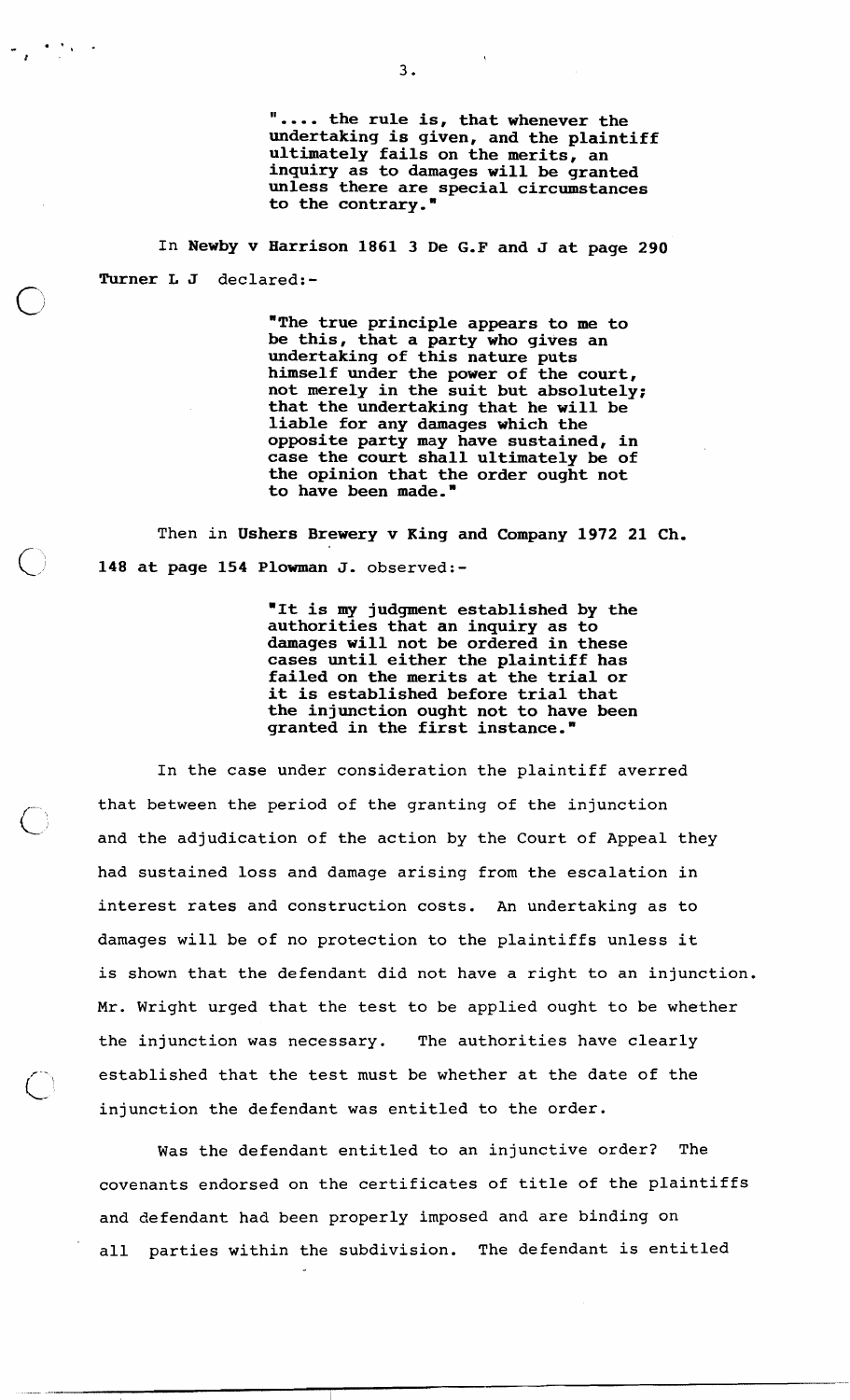to the benefit of the covenants and is therefore clothed with the authority to challenge any user of the plaintiffs' land which is not in conformity with the terms of the restrictions on the title. The plaintiffs had commenced the construction of a building in contravention of the restrictive user and such an act would have been an infringement of the defendant's rights.

The fact that an Order had been obtained from the court in March 1991 approving the modification of the covenant and that the plaintiffs had begun erection of a dwelling house before the order setting aside that order of March 1991, does not avail the plaintiff. The Order of March 1991 was made as a result of the failure of the plaintiffs to effect service on the defendant in order to bring to his attention the application for the proposed modification of the covenant.

At the time of the granting of the injunction the covenant was still valid and enforceable and since the defendant had a right to enforce the restrictive use of the covenant, he could have properly sought and obtained an injunction restraining any violation of the covenant.

In allowing the appeal, the court of appeal modified the covenant. That court did not decree that the defendant did not have a right to have made his objection. The effect of the order would be to grant permission to the plaintiffs to subdivide the land although subdivision had been prohited by the covenant, which , does not implicitly declare that the defendant was not entitled to object to modification or to obtain an injunction. He had a right to the injunctive order. It follows therefore that the injunction had not been improperly granted and the plaintiffs are precluded from enforcing the undertaking given by the defendant.

'

.'!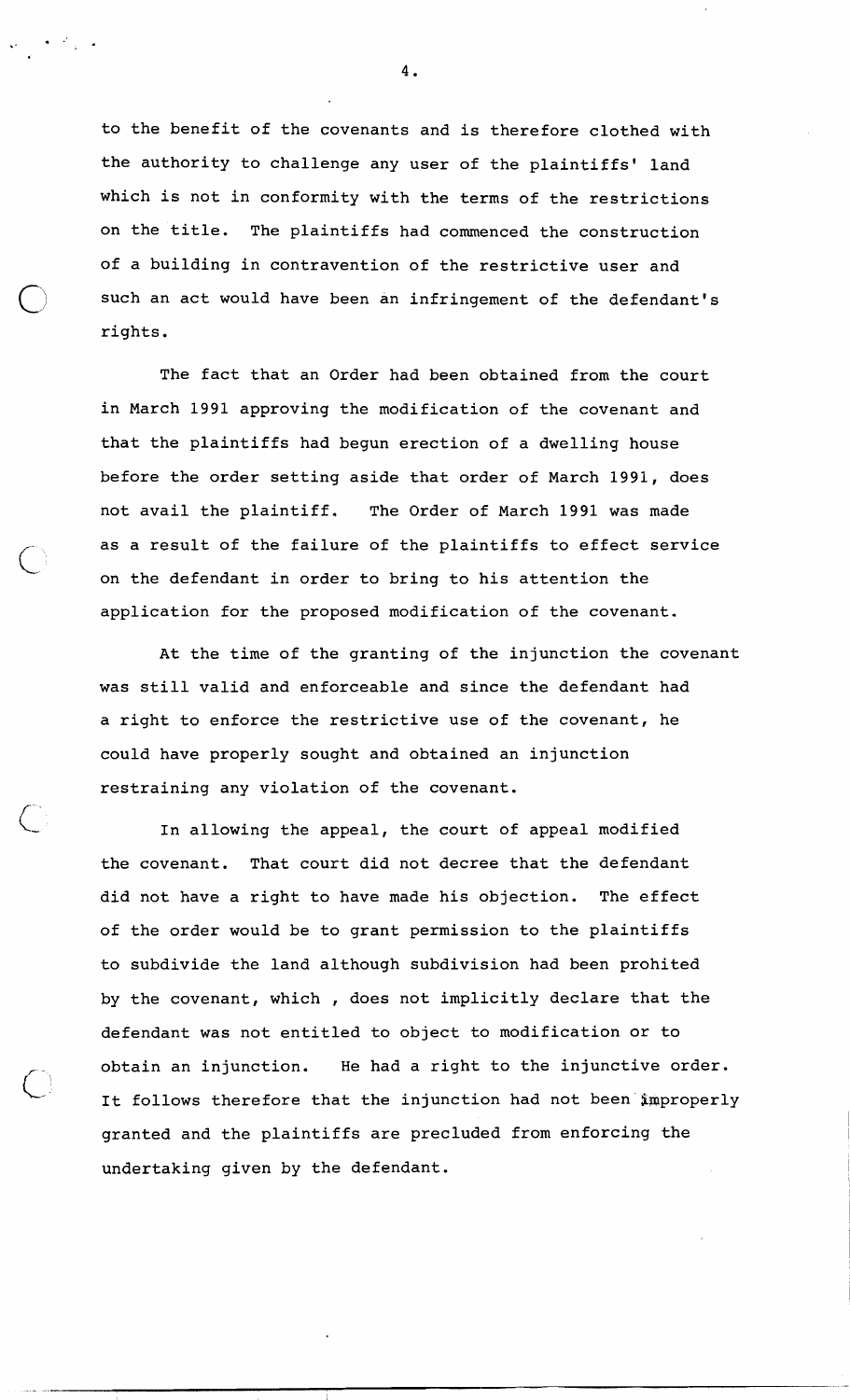In the event that I am wrong, it will be necessary for me to consider the question relating to the time within which the application for inquiry as to damages should be made. The time frame within which such application should be made is of importance. Where the injunction is dissolved, the application may be made then, or at the time of trial. It may also be made after trial but if it is made then, it should be done **expeditiously!** If it is not made within a reasonable time after trial it may be refused.

In **Smith v Day 21 Ch. 421** at page **430 Cotton L.J,** in dealing with the subject of relevant time for making the application, declared:-

> **"It is certainly desirable that the application should be made either at the time when the injunction is dissolved or at the hearing of the cause. No rule, however, has been laid down that it must be made at one or other of those times, and I do not say that the court ought to lay down any express limit as to time, still I think that a long delay might of itself be fatal to the application.** "

In **Smith v Day (supra)** a perpetual injunction was granted in November 1880 as to access of air. In June 1881 the Court of Appeal dismissed the action. Notice of Motion for an inquiry as to damages was presented by the defendant in February 1882. This was refused by the trial judge. It was held that an inquiry as to damages ought not to be granted and that even if the defendant sustained some damage by granting of the injunction the court is not bound to grant an inquiry of damages if damage is trivial, remote or if there is delay in the making of the application.

The present case is one in which the injunction was granted on 24th April 1994. The appeal was allowed in July 1995. Application for enquiry as to damages was made on 3rd October 1997, which is two years and 3 months after the